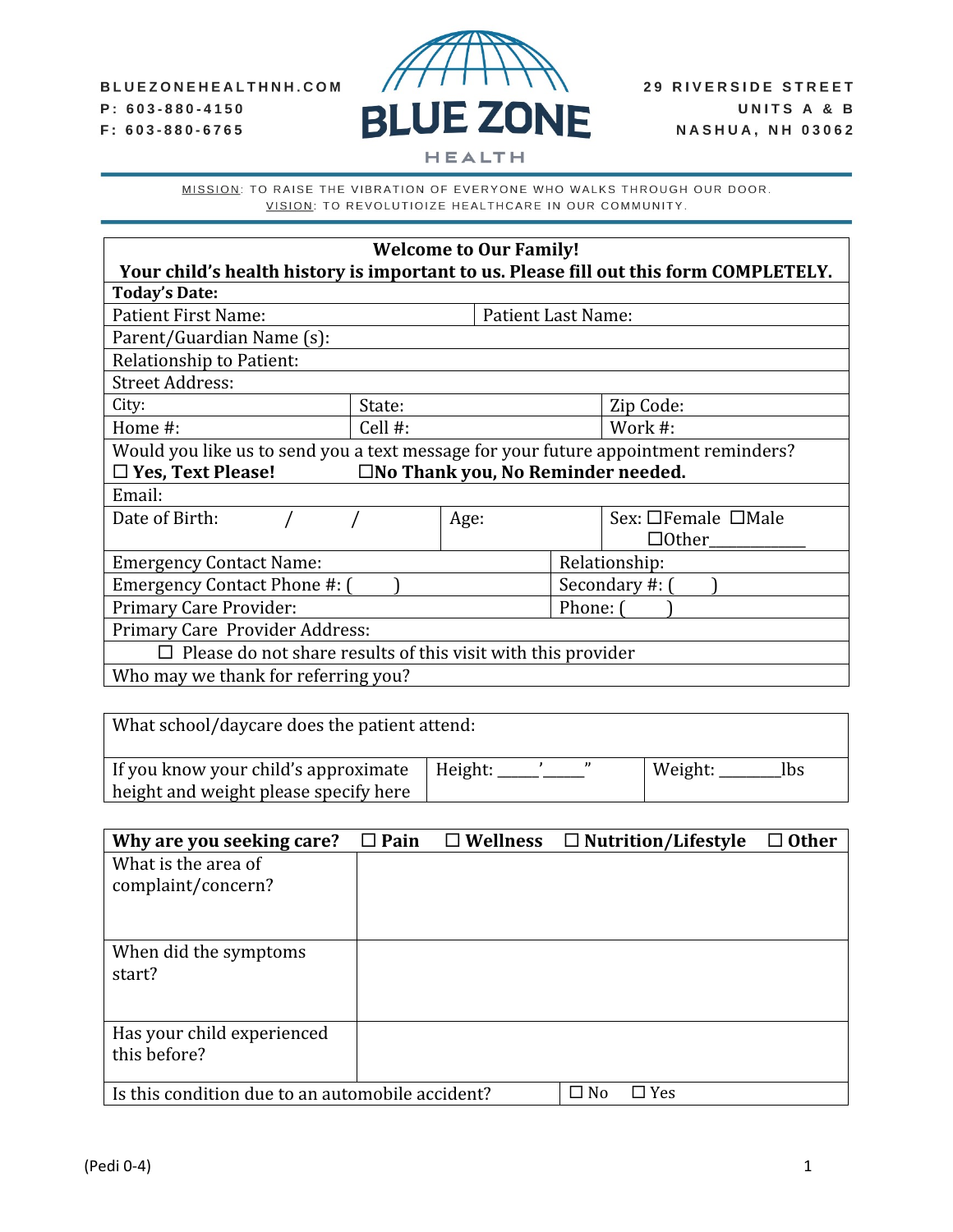### BLUEZONEHEALTHNH.COM P: 603-880-4150 F: 603-880-6765



| Has your child been seen by another provider or<br>received treatment for this condition? | $\square$ No<br>$\Box$ Yes<br>Whom? |
|-------------------------------------------------------------------------------------------|-------------------------------------|
| Has there been any previous tests, x-rays, CT scans or<br>MRI's previously taken?         | ⊟No<br>$\Box$ Yes<br>What was done? |
| Has your child been checked by a doctor of<br>chiropractic before?                        | $\Box$ Yes<br>□ No<br>Whom?         |

| Please check the following boxes if your child HAS or HAD any of the listed<br>symptoms/conditions. |                                      |                                                    |                            |  |
|-----------------------------------------------------------------------------------------------------|--------------------------------------|----------------------------------------------------|----------------------------|--|
| <b>Cardiovascular</b>                                                                               | <b>Digestive</b>                     | <b>Endocrine</b>                                   | Integumentary              |  |
| $\Box$ Heart Defect                                                                                 | $\Box$ Reflux/GERD                   | $\Box$ Diabetic<br>$\Box$ Type I<br>$\Box$ Type II | $\square$ Psoriasis        |  |
| □Excessive Bruising                                                                                 | $\Box$ Colic                         | $\square$ Swollen glands                           | $\Box$ Eczema              |  |
| $\Box$ Palpitations                                                                                 | $\Box$ Constipation                  | $\Box$ Other                                       | $\Box$ Acne                |  |
| $\Box$ Asthma                                                                                       | $\Box$ Diarrhea                      | <b>Developmental</b>                               | $\Box$ Rash                |  |
| $\Box$ Persistent cough                                                                             | □Food Sensitivities                  | □Delayed Speech                                    | $\Box$ Birth marks         |  |
| □Mouth-breather                                                                                     | □Poor Appetite                       | $\Box$ Delayed gross                               | $\Box$ Other               |  |
|                                                                                                     | $\Box$ Tongue/Lip Tie                | motor skills                                       |                            |  |
| $\Box$ Congestion                                                                                   | $\Box$ Other                         | $\Box$ Delayed fine                                |                            |  |
|                                                                                                     |                                      | motor skills                                       |                            |  |
| $\Box$ Bronchitis/                                                                                  |                                      | $\Box$ Delayed social                              |                            |  |
| Pneumonia                                                                                           |                                      | skills                                             |                            |  |
| $\Box$ Other                                                                                        |                                      | $\Box$ Other                                       |                            |  |
| <b>Immune</b>                                                                                       | <b>Constitutional</b>                | <b>Musculoskeletal</b>                             | <b>Neurological</b>        |  |
| □Chronic colds                                                                                      | $\Box$ Lethargic                     | $\square$ Joint/Bone pain                          | $\Box$ Dizziness           |  |
| $\Box$ Laryngitis/Tonsillitis                                                                       | $\Box$ Difficulty                    | $\Box$ Growing pains                               | $\Box$ Balance/            |  |
| □ Ear & Sinus Infections                                                                            | sleeping/Irregular<br>sleep patterns |                                                    | <b>Coordination Issues</b> |  |
| □Low Energy                                                                                         | $\Box$ Bed-wetting                   | $\Box$ Headaches                                   | □Epilepsy/Seizures         |  |
| $\Box$ UTI's                                                                                        | $\Box$ Pre-mature birth              | $\Box$ Developmental                               | $\Box$ Visual/hearing      |  |
| $\Box$ Other                                                                                        |                                      | /Motor Skill Delays                                | issues                     |  |
|                                                                                                     | $\square$ PTSD                       | $\Box$ Torticollis                                 | $\Box$ ADD/ADHD            |  |
|                                                                                                     | $\Box$ Other                         | $\square$ Scoliosis                                | $\Box$ Focus/Memory        |  |
|                                                                                                     |                                      |                                                    |                            |  |
|                                                                                                     |                                      |                                                    | <b>Issues</b>              |  |
|                                                                                                     |                                      | $\Box$ Abnormal                                    | □Speech Issues             |  |
|                                                                                                     |                                      | Walking<br>□Poor Posture                           |                            |  |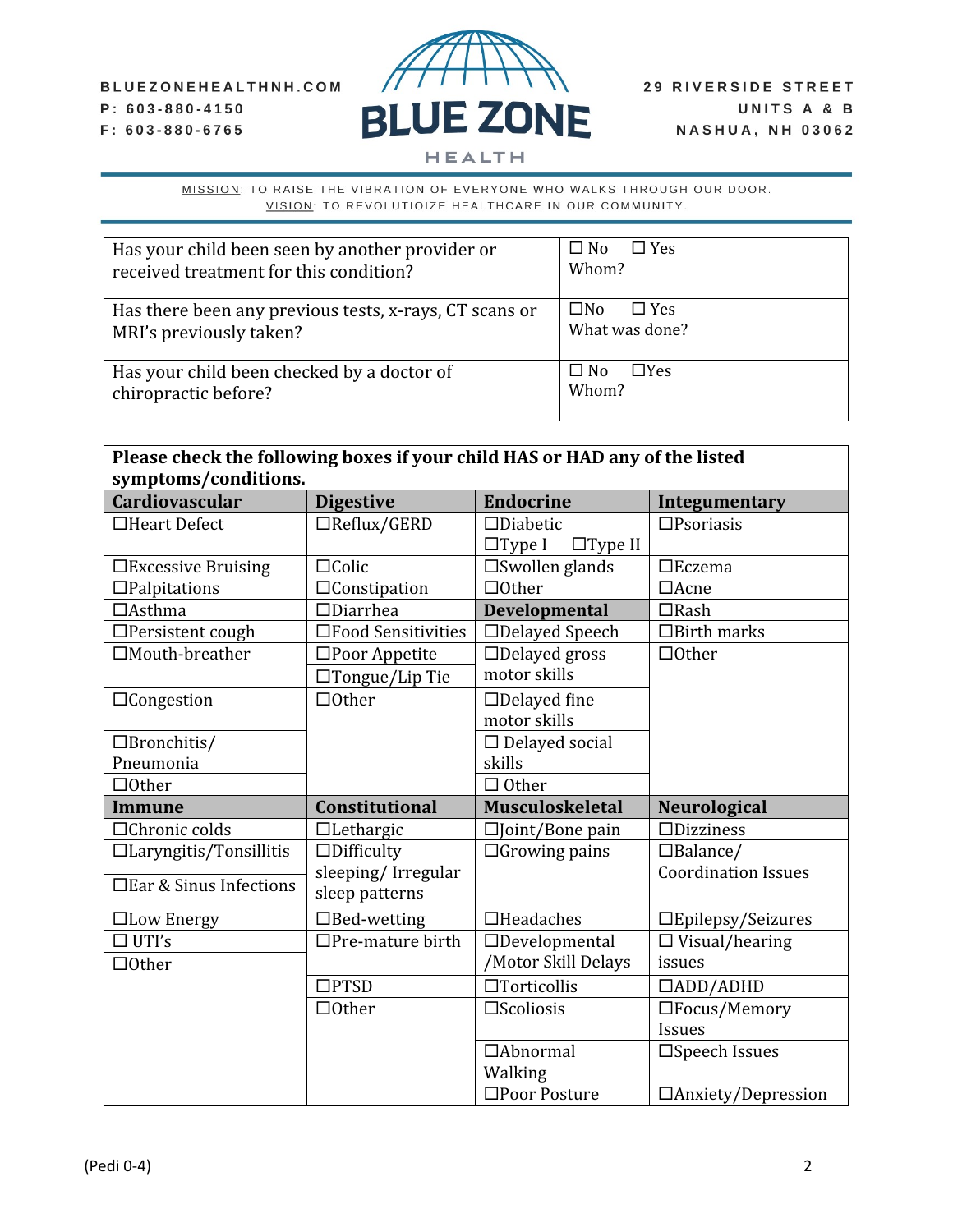### BLUEZONEHEALTHNH.COM P: 603-880-4150 F: 603-880-6765



**HEALTH** 

| <b>Prenatal History</b>                                              |                                                              |  |  |  |
|----------------------------------------------------------------------|--------------------------------------------------------------|--|--|--|
| Place of birth:                                                      | Provider:                                                    |  |  |  |
| Type of birth: □Vaginal □C-section □Water birth                      | Weeks gestation:                                             |  |  |  |
| Was your child conceived naturally                                   | $\Box$ Natural                                               |  |  |  |
| or with assisted reproductive                                        | $\Box$ Assisted                                              |  |  |  |
| technology?                                                          |                                                              |  |  |  |
| Is your child adopted?                                               | $\square$ No<br>$\Box$ Yes                                   |  |  |  |
| Did baby's mother smoke?                                             | $\square$ No<br>$\Box$ Yes                                   |  |  |  |
| Did baby's mother consume                                            | $\square$ No<br>$\Box$ Yes                                   |  |  |  |
| alcohol?                                                             |                                                              |  |  |  |
| Was baby's mother taking any                                         | $\square$ No                                                 |  |  |  |
| medications?                                                         |                                                              |  |  |  |
| Were there any complications                                         | $\square$ No<br>$\Box$ Yes                                   |  |  |  |
| during pregnancy or birth?                                           |                                                              |  |  |  |
| Was labor induced?                                                   | $\square$ No<br>$\Box$ Yes                                   |  |  |  |
| Were pain medications used during                                    | $\square$ No<br>$\Box$ Yes                                   |  |  |  |
| labor?                                                               |                                                              |  |  |  |
| Was your child malpositioned during birth? Breech, etc. $\square$ No | $\Box$ Yes                                                   |  |  |  |
| Were there any interventions?                                        | $\square$ Doctor/Midwife assisted<br>$\Box$ Twisting/pulling |  |  |  |
|                                                                      | $\Box$ Vacuum Extraction<br>$\Box$ Forceps                   |  |  |  |
| Did/do you breast feed your child?                                   |                                                              |  |  |  |
|                                                                      |                                                              |  |  |  |
| Did/does your child prefer one                                       | $\square$ No<br>$\Box$ Yes- $\Box$ Right<br>$\Box$ Left      |  |  |  |
| breast over the other?                                               |                                                              |  |  |  |

| <b>Medications/Allergies</b>                                                               |  |      |           |
|--------------------------------------------------------------------------------------------|--|------|-----------|
| Current Medications: Please list all prescriptions, over-the-counter medicines and dietary |  |      |           |
| supplements. If possible, include the brand name for supplements.                          |  |      |           |
| $\Box$ If NO current medications please check here                                         |  |      |           |
| Medication/Supplement                                                                      |  | Dose | Frequency |
|                                                                                            |  |      |           |
| 2.                                                                                         |  |      |           |
| 3.                                                                                         |  |      |           |
| Please list any known allergies your child may have.                                       |  |      |           |
| $\Box$ If no known allergies, check here                                                   |  |      |           |
|                                                                                            |  | 2.   |           |
| 3.                                                                                         |  | 4.   |           |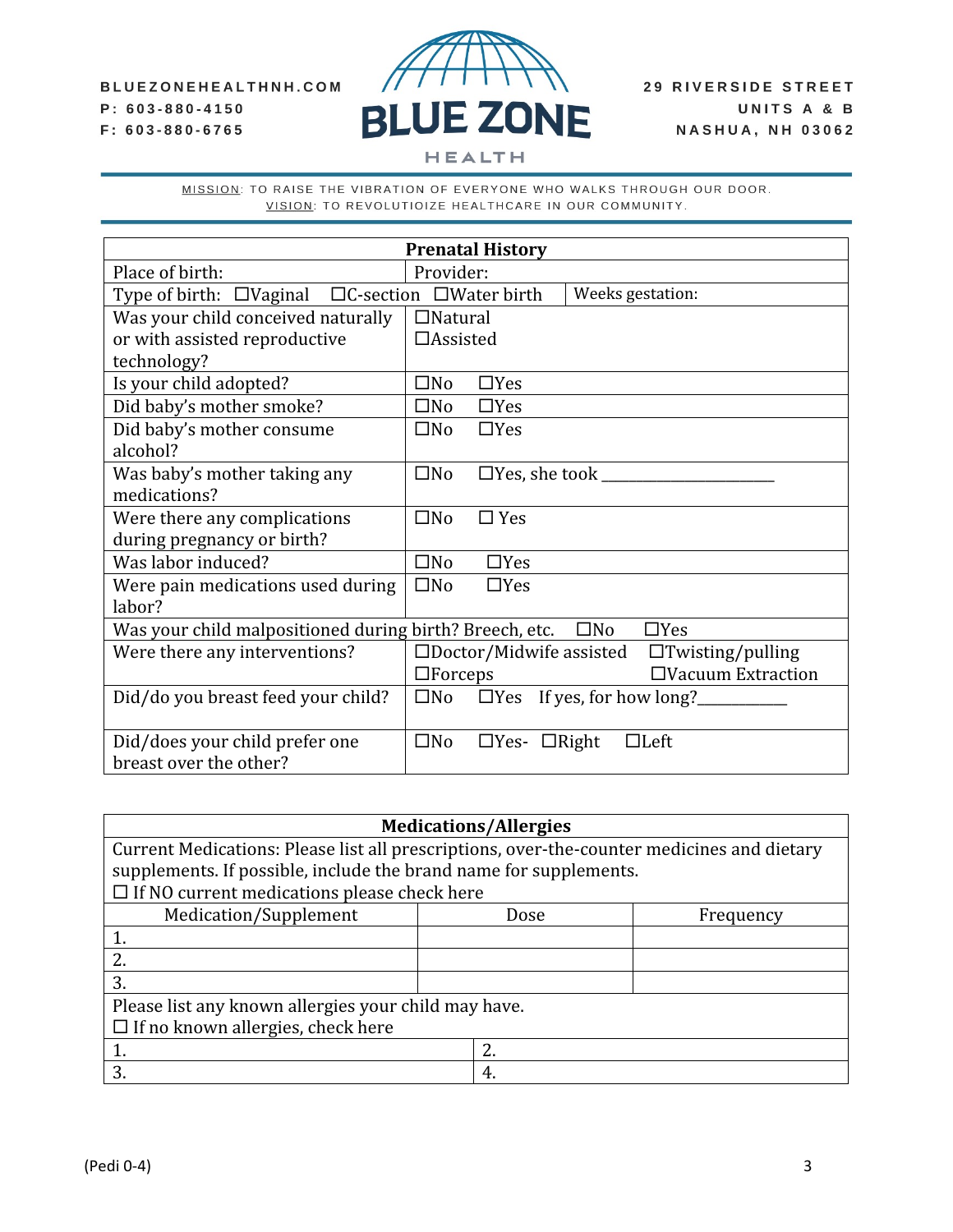### BLUEZONEHEALTHNH.COM P: 603-880-4150 F: 603-880-6765



MISSION: TO RAISE THE VIBRATION OF EVERYONE WHO WALKS THROUGH OUR DOOR.

VISION: TO REVOLUTIOIZE HEALTHCARE IN OUR COMMUNITY.

|                                                                 | <b>Daily Habits</b>                                                    |  |  |
|-----------------------------------------------------------------|------------------------------------------------------------------------|--|--|
| How much exercise does your child get?                          |                                                                        |  |  |
| Does your child use a Johnny jump up,                           |                                                                        |  |  |
| bumbo or any other sit/stand-assist?                            |                                                                        |  |  |
| How much time does your child spend<br>watching TV or a screen? | About<br>hrs. per day                                                  |  |  |
| What sports or activities does your                             | $\square$ My child doesn't engage in sports/activities                 |  |  |
| child participate in?                                           | $\Box$ Yes, my child plays                                             |  |  |
|                                                                 |                                                                        |  |  |
| What position does your child sleep in?                         | $\Box$ Back<br>$\square$ Side<br>$\square$ Stomach                     |  |  |
| How much sleep are they getting a day?                          | hrs.                                                                   |  |  |
| What is a typical breakfast for your                            |                                                                        |  |  |
| child?                                                          |                                                                        |  |  |
|                                                                 |                                                                        |  |  |
|                                                                 |                                                                        |  |  |
| How would you rate their diet?                                  | $\square$ Poor<br>$\Box$ Fair<br>$\Box$ Healthy<br>$\Box$ Very Healthy |  |  |

| <b>Family History</b>                                                                            |  |  |  |
|--------------------------------------------------------------------------------------------------|--|--|--|
| Please include any pertinent, <i>immediate</i> family medical histories (Diabetes, hypertension, |  |  |  |
| cardiac arrest, stroke, cancer, rheumatoid arthritis etc.)                                       |  |  |  |
|                                                                                                  |  |  |  |
|                                                                                                  |  |  |  |
|                                                                                                  |  |  |  |
|                                                                                                  |  |  |  |
|                                                                                                  |  |  |  |

| Please date/list reasons for any hospitalizations or surgical procedures. |                                                                        |  |
|---------------------------------------------------------------------------|------------------------------------------------------------------------|--|
| <b>Date</b>                                                               | <b>Reason</b>                                                          |  |
|                                                                           |                                                                        |  |
|                                                                           |                                                                        |  |
|                                                                           |                                                                        |  |
|                                                                           | Please describe any other injuries/accidents not mentioned previously. |  |
| <b>Date</b>                                                               | Injury                                                                 |  |
|                                                                           |                                                                        |  |
|                                                                           |                                                                        |  |
|                                                                           |                                                                        |  |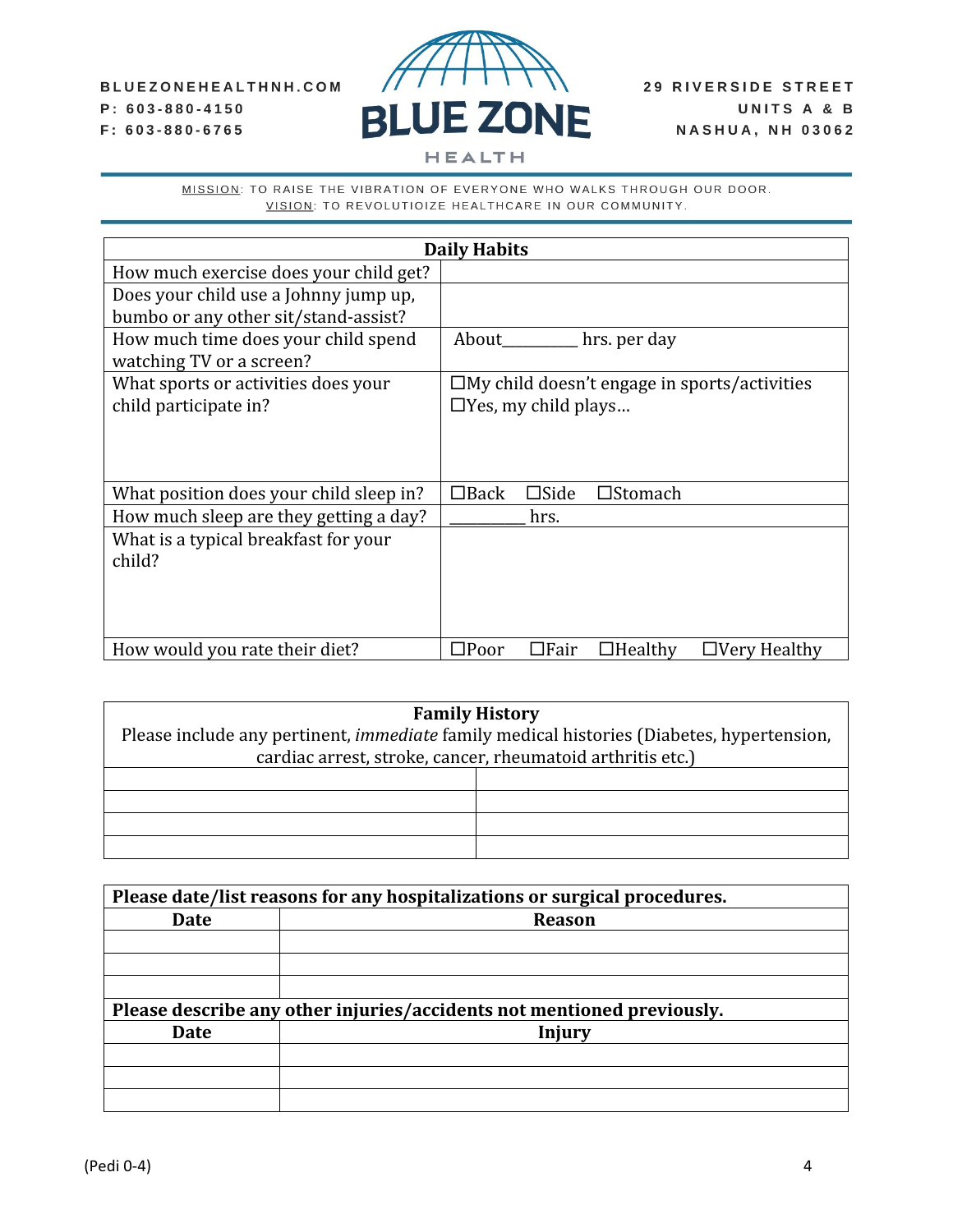

| Are there any past or current medical conditions you have not told us about? |
|------------------------------------------------------------------------------|
|                                                                              |
|                                                                              |
|                                                                              |
|                                                                              |
|                                                                              |
| Is there anything additional we should know about your child?                |
|                                                                              |
|                                                                              |
|                                                                              |
|                                                                              |

| Parent/Guardian Signature: | Date: |  |
|----------------------------|-------|--|
|----------------------------|-------|--|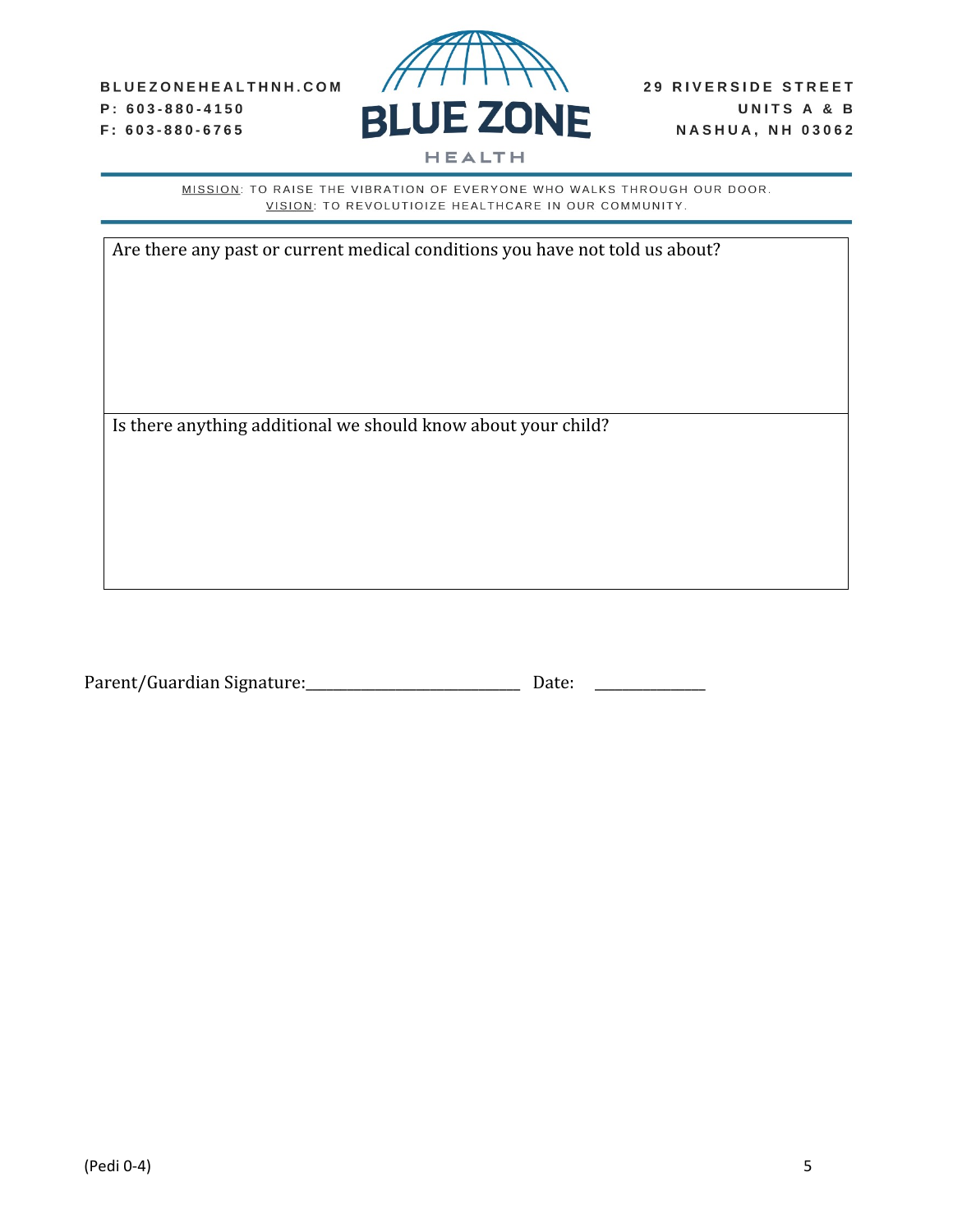BLUEZONEHEALTHNH.COM  $P: 603 - 880 - 4150$  $F: 603 - 880 - 6765$ 



MISSION: TO RAISE THE VIBRATION OF EVERYONE WHO WALKS THROUGH OUR DOOR. VISION: TO REVOLUTIOIZE HEALTHCARE IN OUR COMMUNITY.

# **Consent to Treat and Bill**

By signing below, I understand that I hereby authorize Blue Zone Health (hereafter "BZH") to disclose my medical information for the purpose of treatment, payment, healthcare operations and coordination of care. I understand that I am responsible for payment in full of all charges. I request that payment of authorized Medicare and other insurance benefits be paid directly to BZH. I also authorize BZH to release all information necessary for the processing of insurance claims to Health Care Financing Administration (HFCA), its agents or any other insurance company to determine the benefits payable for related services. I understand that if I refuse to sign this consent for the purpose of treatment, payment and health care operations, the healthcare provider has the right to refuse to give care.

I understand that by authorizing this release of my medical records I also release BZH from all legal responsibility or liability that may arise from the release of these medical records. This authorization is valid until further notification to the contrary.

I acknowledge that I have been made aware of the privacy policy of this office, as it pertains to the privacy and confidentiality of my medical records. If I would like to have a more details concerning the privacy of my Patient Health Information I can ask to read the HIPPA NOTICE that is available to me at the front desk before signing this consent.

## **HIPAA Disclosure**

In an effort to maintain patient confidentiality and the guidelines within the HIPAA regulations, please fill out this section in regards to having someone other than you obtain information regarding upcoming appointments and/or information from your medical record.

☐ I give permission to the following family/friend:

| . | Name: | - ה<br>ייי<br>'uun | ገጌ |
|---|-------|--------------------|----|
|---|-------|--------------------|----|

☐ I decline to give permission to a family member/friend.